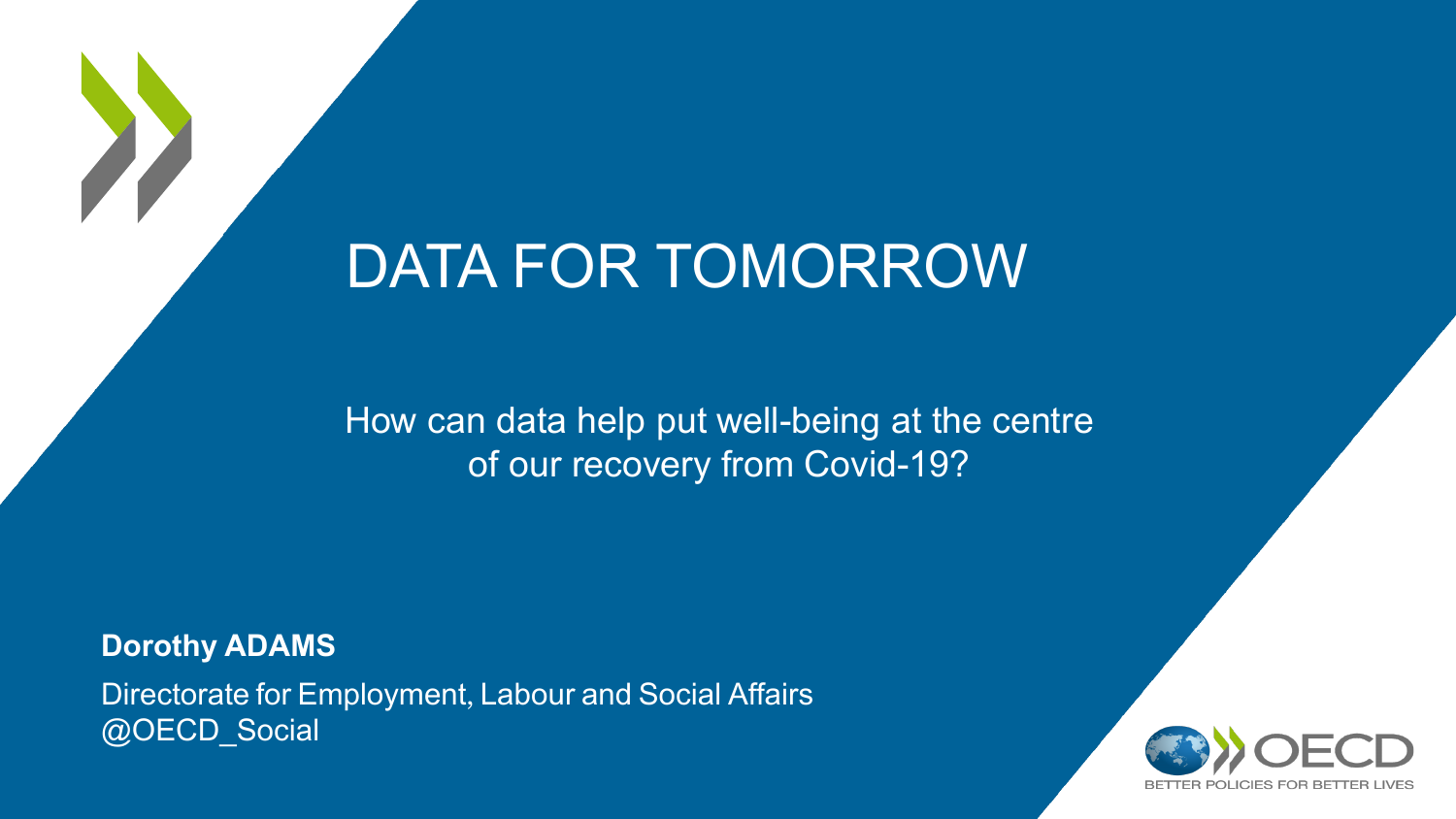



- Globalization, digitalization, demographic and climate changes are transforming economies and societies
- This has presented opportunities for growth but also created a risk of deeper inequalities
- Governments are grappling with:
	- Designing public policies that keep pace with rapid change, in increasingly uncertain contexts
	- Ensuring people and well-being are kept at the centre of public policy decision-making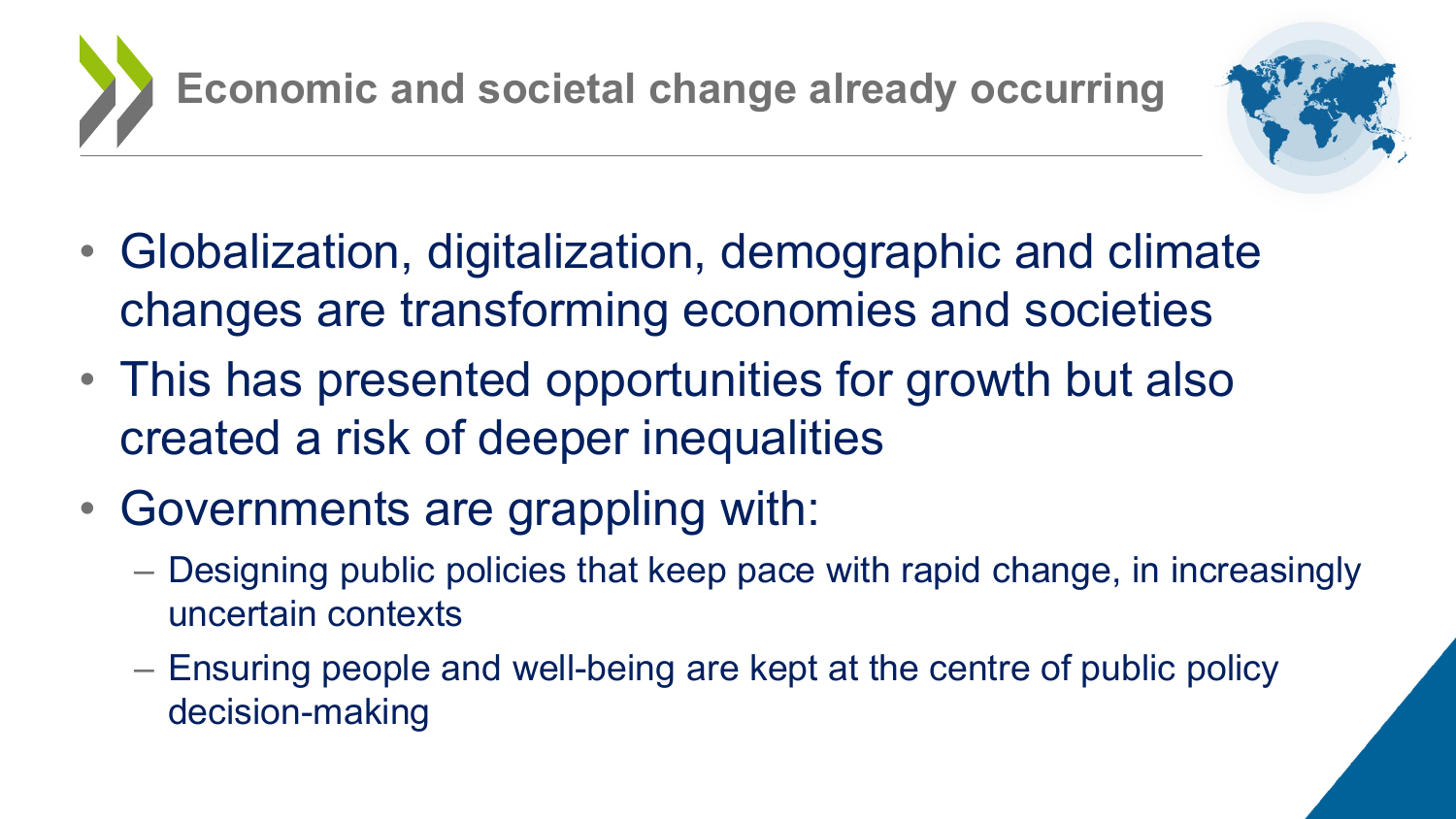

- Covid-19 exposed and exacerbated existing disparities
- Young people and women among those at greatest risk of joblessness and poverty
- Unemployment hit migrants harder and for longer
- Young people reported a higher prevalence of mental health conditions than adults
- Lockdown situations exacerbate risks of violence, exploitation, abuse or harassment against women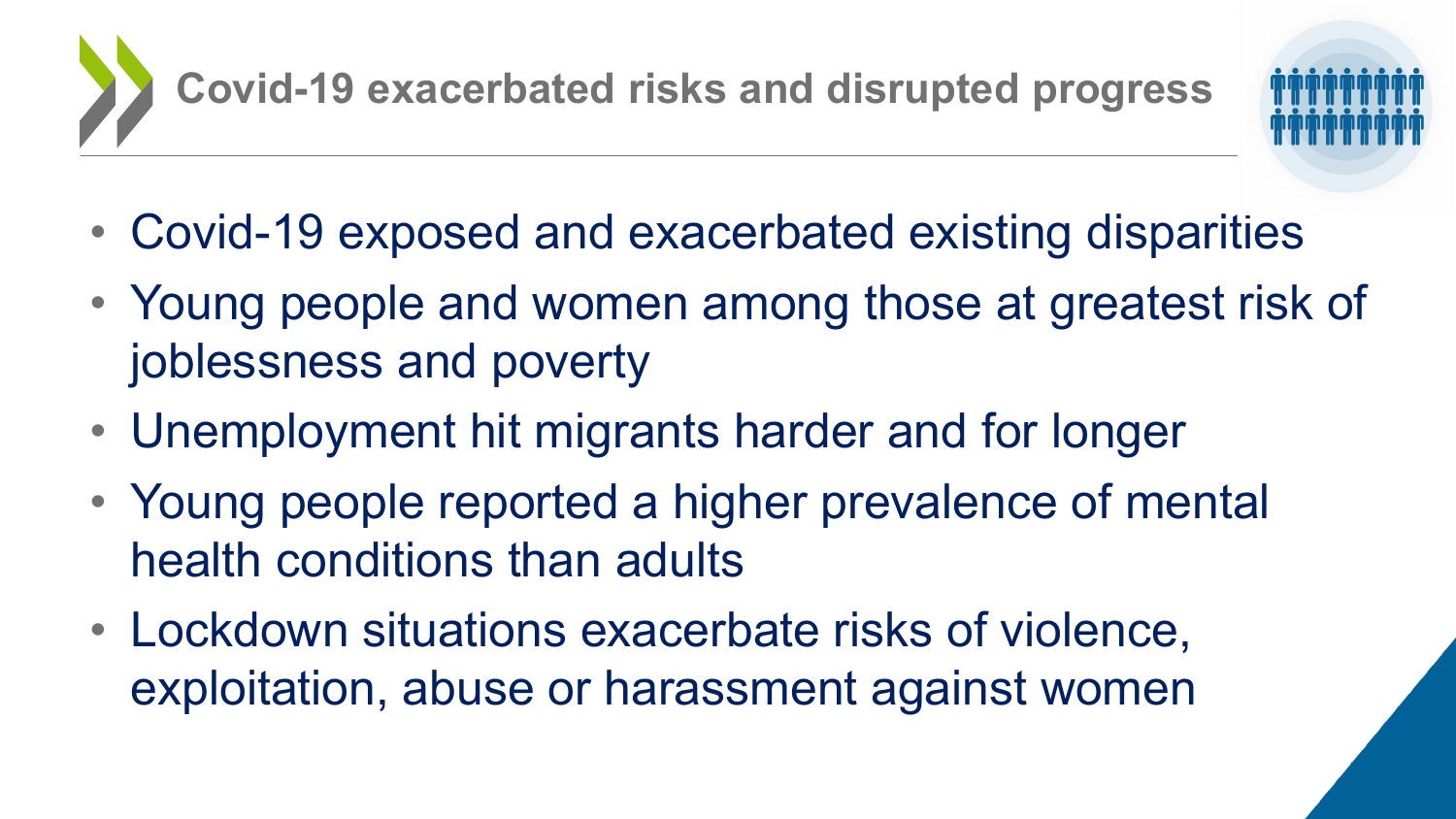

### **Caregiving in crisis: Gender inequality in paid and unpaid work during Covid-19**

#### **Mothers were nearly three times as likely as fathers to say they took on most or all of the additional unpaid care work following school and childcare closures**

Share of parents with at least one child under 12 who report they took on all/the majority of the added care work, by gender, 2020.



Source: OECD (2021) Caregiving in Crisis: Gender inequality in paid and unpaid work during Covid-19 - [http://oe.cd/covid-caregiving-rtm.](http://oe.cd/covid-caregiving-rtm)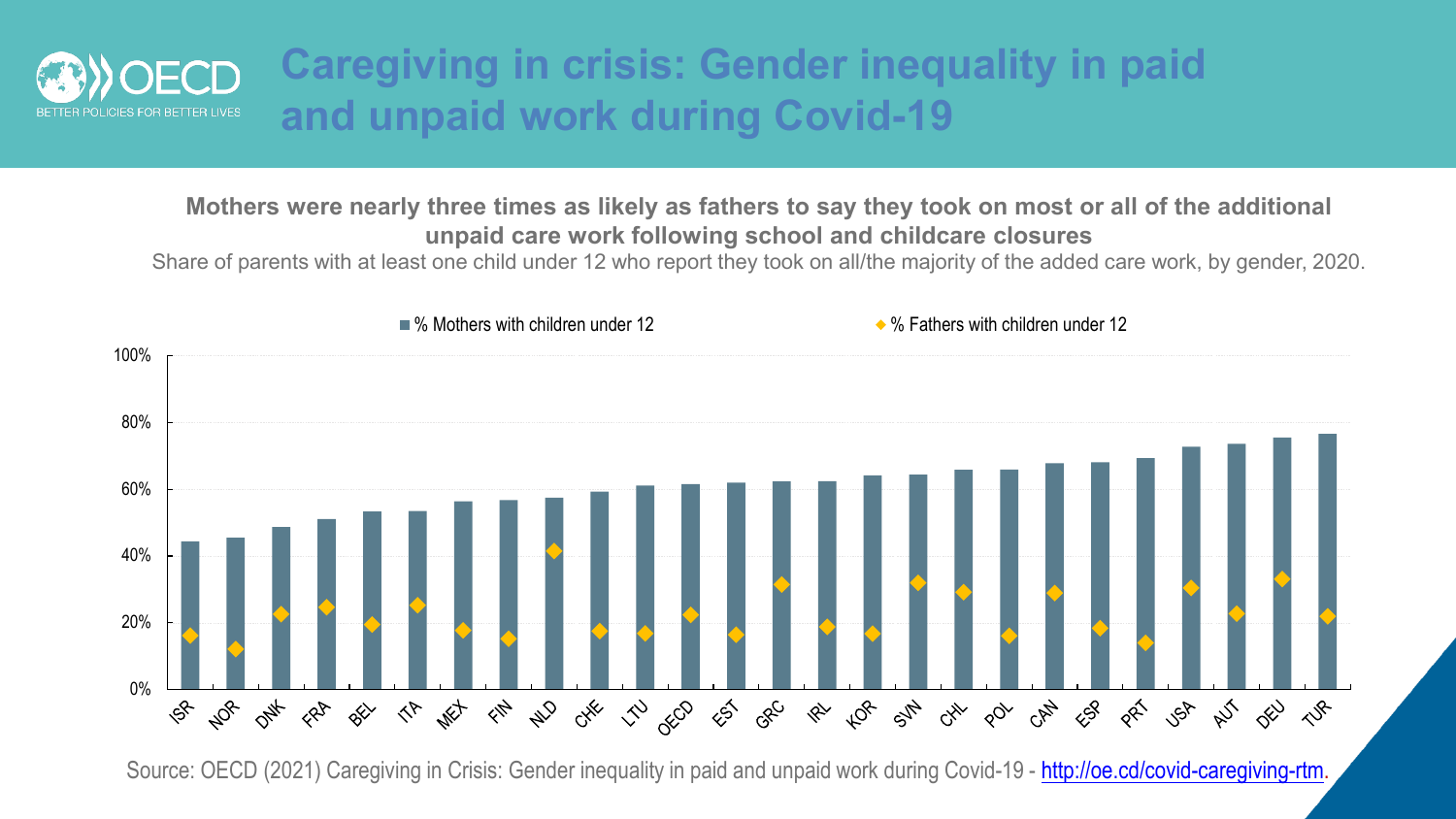

### **Covid-19: young people report higher prevalence of mental health conditions than adults**

Prevalence of symptoms of anxiety and depression for selected OECD countries July 2021, young people vs. adults

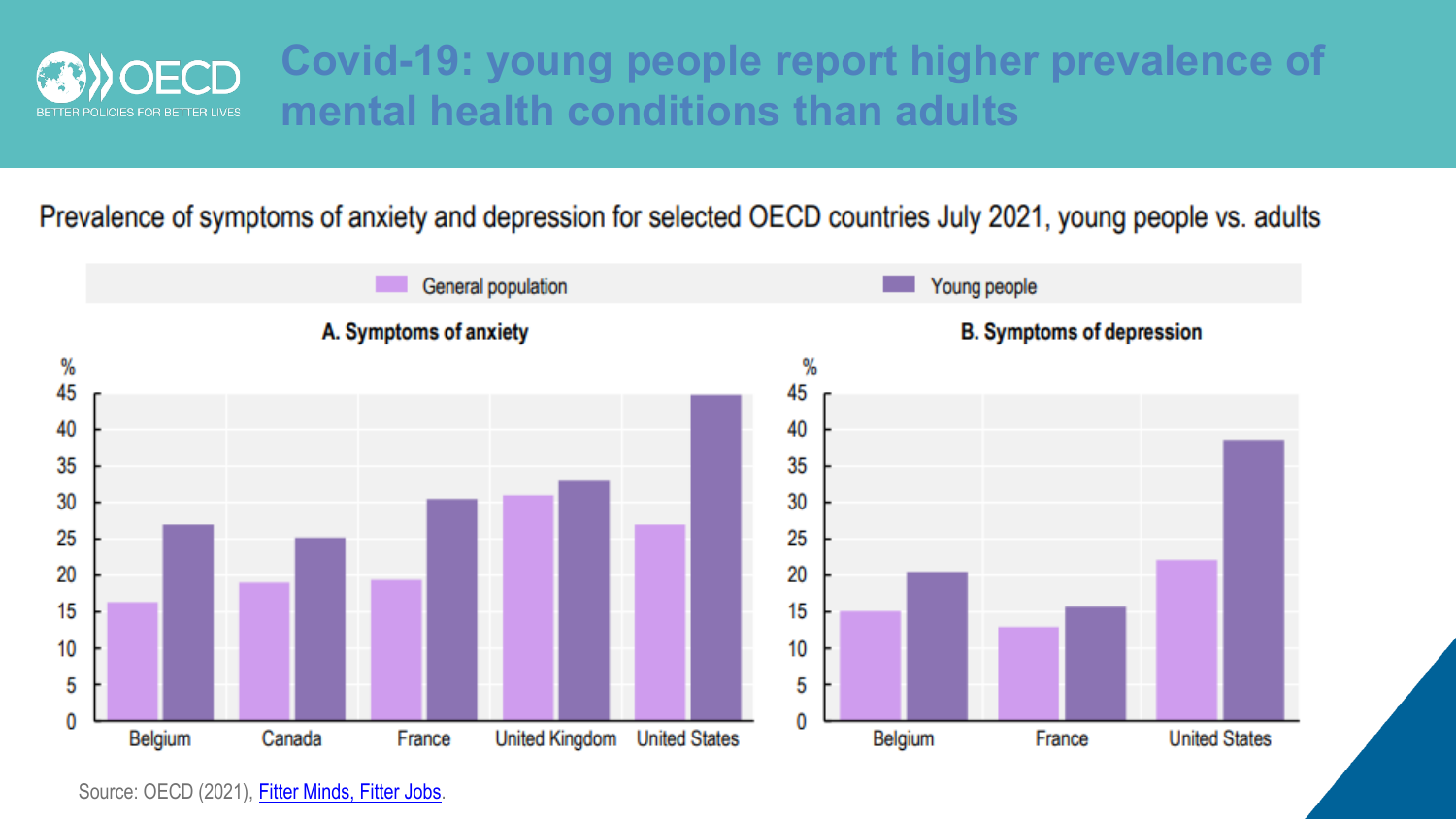**People and well-being at the centre of recovery**



- Learn the lessons from Covid-19
- Understand risk characteristics and protective factors and how they can change
- Promote resiliency
- Build public trust and confidence
- Understand what matters most to people
- Engage people in the problem and in the solution
- Involve a diverse range of actors in the solutions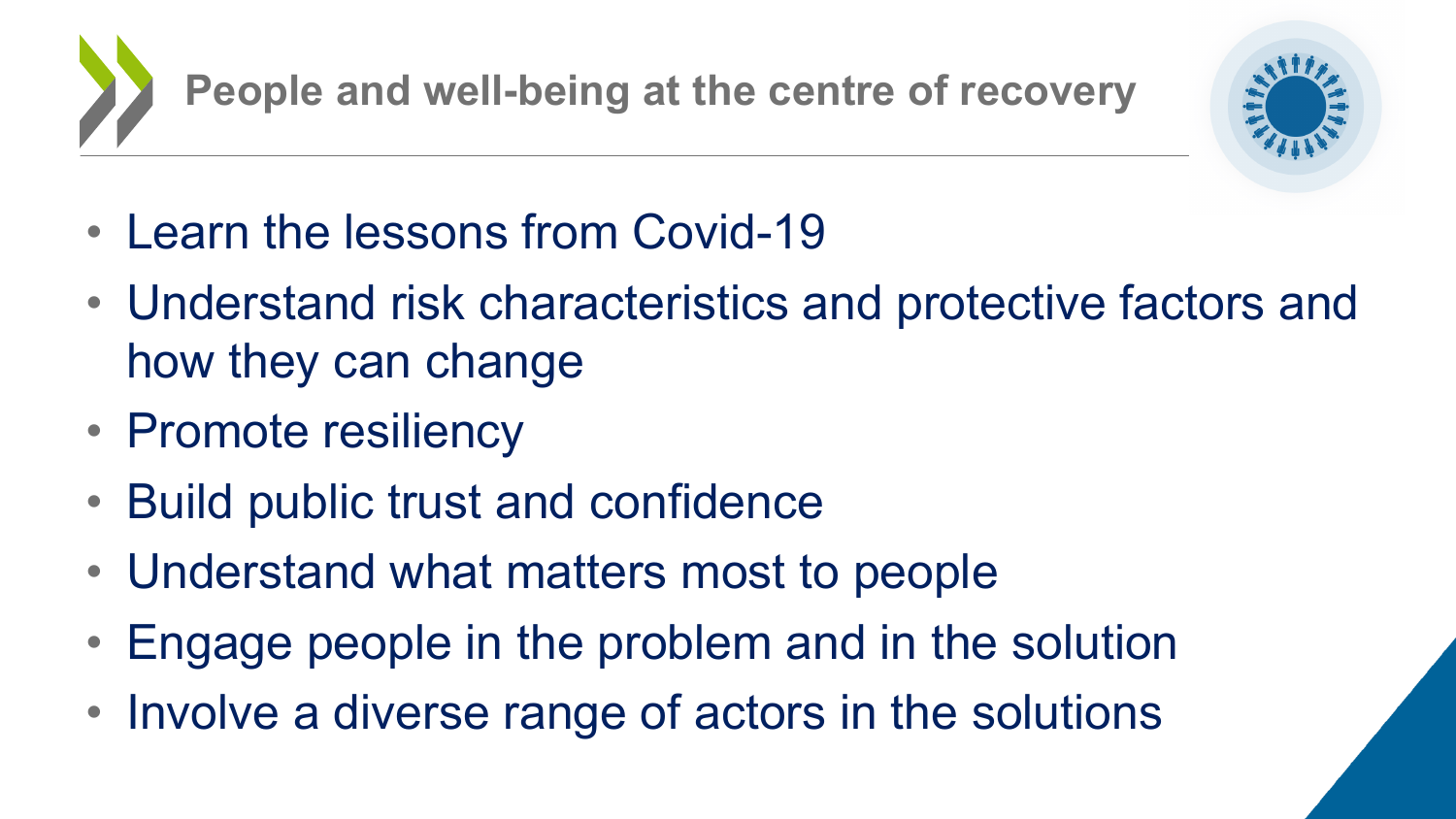



- Vast quantities of data are being created
- Greater engagement of policymakers with data and evidence
- Use data, analytics and technology to:
	- Pinpoint the problem(s)
	- Take a longer-term focus
	- Co-design effective social policies and programmes
	- Find innovative solutions
	- Measure progress (with a well-being lens)